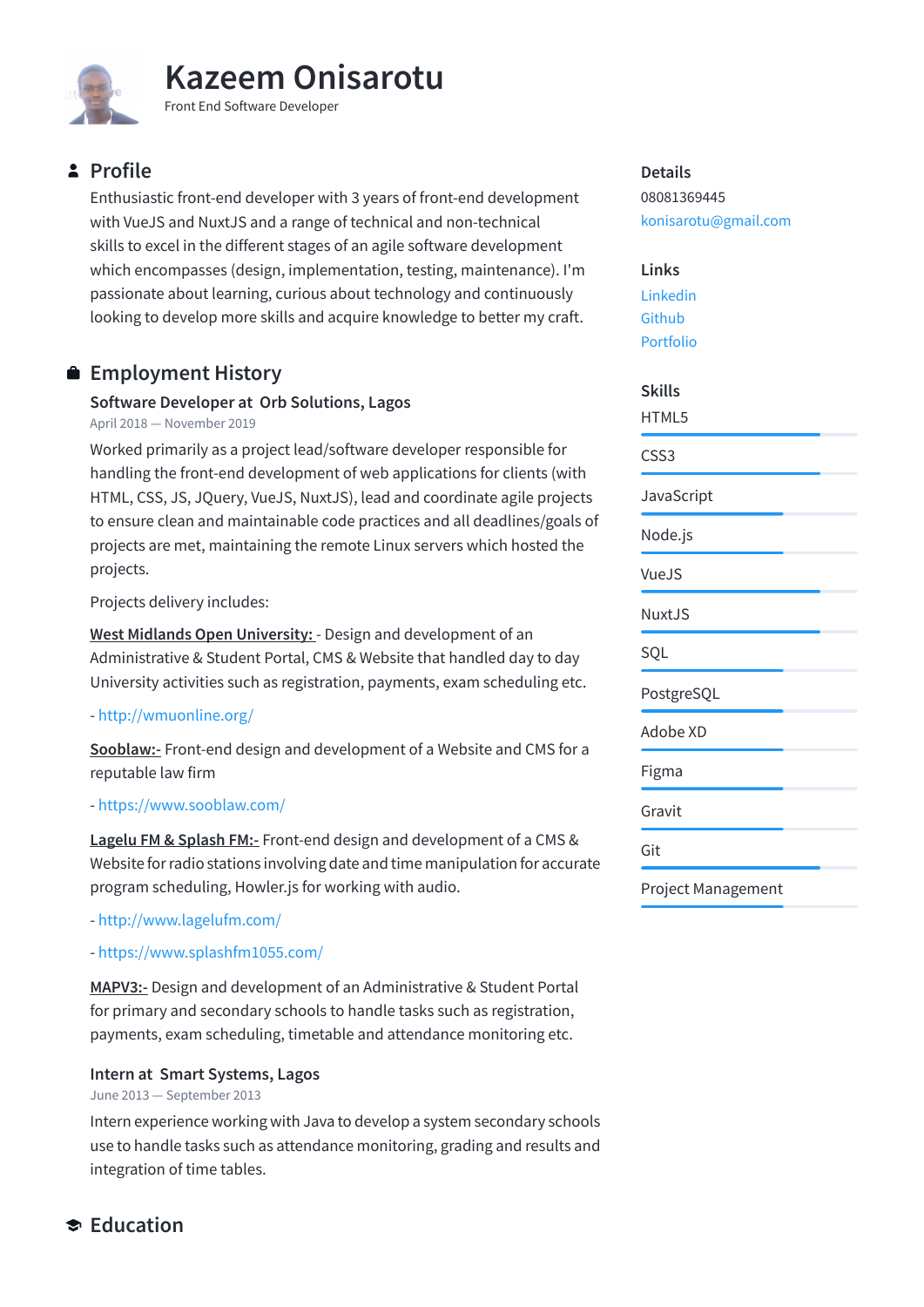**Master of Science, University of Bristol, Bristol** September 2016 — September 2017

Advanced Computing- Creative Technology, University of Bristol, UK.

#### **Bachelor of Science, University of Sheffiled, Sheffield**

September 2013 — July 2016 Computer Science, University of Sheffield. UK.

**NCUK International Foundation Year, Oxbridge Tutorial College, Nigeria, Lagos** September 2012 — July 2013 Internation Foundation Year

**West African Senior Certificate Examination, Nigerian Turkish International College, Nigeria, Ogun** September 2006 — June 2012

Secondary School Education

## **Personal Projects**

#### **Rangle Analytics**

January 2020 — Present

Fast, easy and convenient billing solution for the modern-day entrepreneur. Frontend (VueJs & NuxtJs), backend (NodeJs & PostgreSQL).

-<https://rangleanalytics.com/>

- [https://account.rangleanalytics.com/](https://rangleanalytics.com/)

#### **Ankara Lagos Website & CMS**

September 2019 — Present

Online marketplace for high-quality fabrics & Ankara.

Frontend (VueJs & NuxtJs), backend (NodeJs & PostgreSQL).

-<https://ankaralagos.com/>

#### **ChocojayBeats Website & CMS**

August 2020 — Present

Online beats marketplace where content creators and artist can buy premium beats and drum kits.

Frontend (VueJs & NuxtJs), backend (NodeJs & PostgreSQL).

-<https://chocojaybeats.com/>

#### **Nelson's Grills**

March 2019 — Present Online delivery for food and booking for catering services.

Frontend (VueJs & NuxtJs, NuxtPWA), backend (NodeJs & PostgreSQL).

-<https://nelsonsgrillz.com.ng/>

#### **Health & Wealth For All Website**

January 2020 — Present Online health marketplace for all age groups

Frontend (VueJs & NuxtJs), backend (NodeJs & PostgreSQL).

#### **Hobbies**

Basketball - Favourite players include Russell Westbrook, Lebron James, Kobe Bryant, Kevin Durant.

Health and Fitness - Successfully participated and completed the Lagos City 10km Marathon 2020

Reading - Books of 2019-2020 - Everything in Nigeria is Going to Kill You (Ayo Sogunro)

- Outlier (Malcolm Gladwell)
- Can't Hurt Me (David Goggins)
- Mamba Mentality (Kobe Bryant)
- The Wizenard Series (Kobe Bryant)
- Shoe Dog (Phil Knight)
- The Richest Man in Babylon (George Samuel Clason)

- The Rules of Life: A Personal Code for Living a Better, Happier, More Successful Life (Richard Templar)